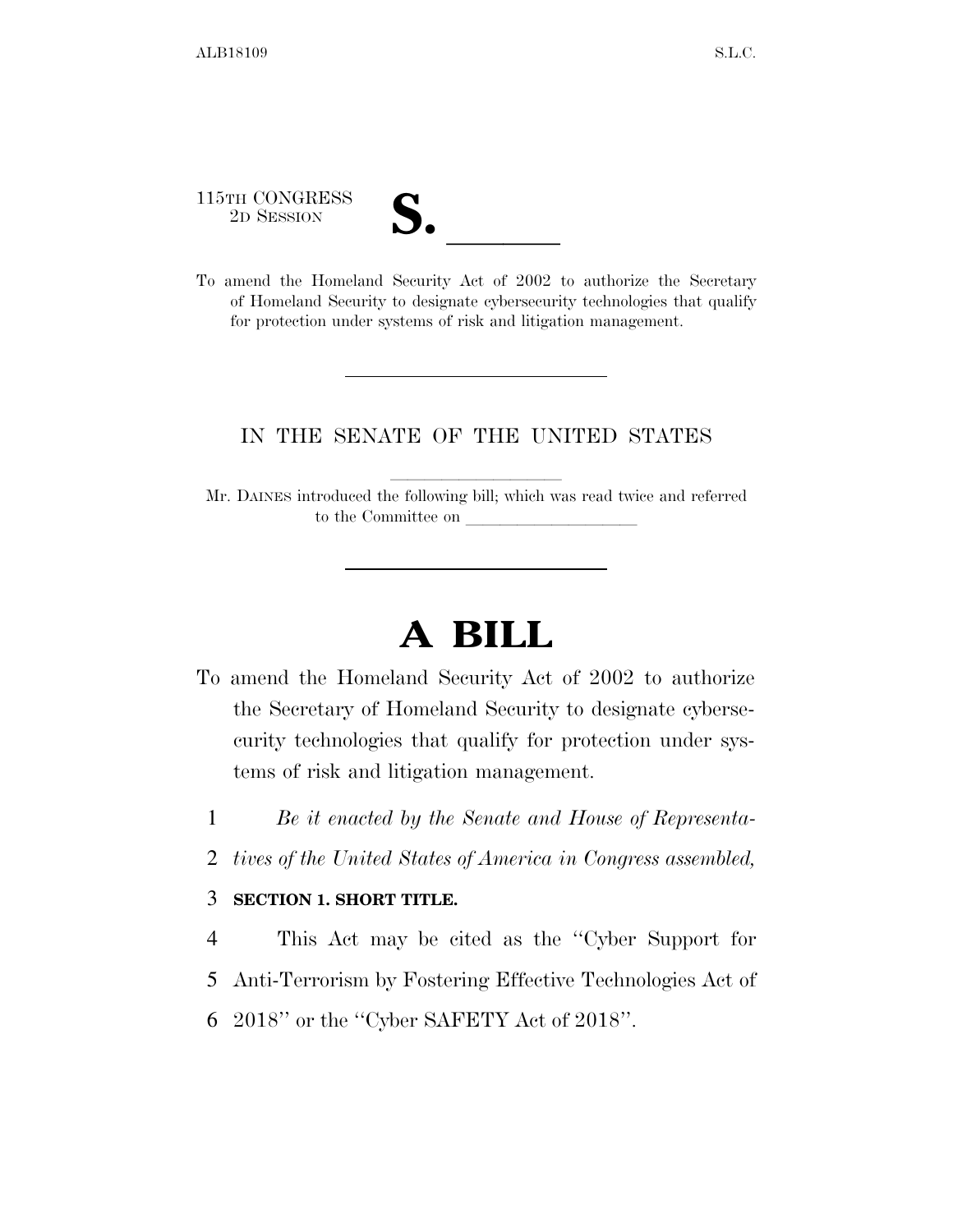| $\mathbf{1}$   | SEC. 2. INCLUSION OF QUALIFYING CYBER INCIDENTS.       |
|----------------|--------------------------------------------------------|
| $\overline{2}$ | Subtitle G of title VIII of the Homeland Security Act  |
| 3              | of $2002$ (6 U.S.C. 441 et seq.) is amended—           |
| $\overline{4}$ | $(1)$ in section 862(b) (6 U.S.C. 441(b))—             |
| 5              | (A) in the heading, by striking "DESIGNA-              |
| 6              | TION OF QUALIFIED ANTI-TERRORISM TECH-                 |
| 7              | NOLOGIES" and inserting "DESIGNATION OF                |
| 8              | ANTI-TERRORISM AND CYBERSECURITY TECH-                 |
| 9              | NOLOGIES";                                             |
| 10             | $(B)$ in the matter preceding paragraph $(1)$ ,        |
| 11             | by inserting "or cybersecurity" after "anti-ter-       |
| 12             | rorism";                                               |
| 13             | $(C)$ in paragraphs $(3)$ , $(4)$ , and $(5)$ , by in- |
| 14             | serting "or cybersecurity" after "anti-ter-            |
| 15             | rorism" each place that term appears; and              |
| 16             | (D) in paragraph $(7)$ —                               |
| 17             | (i) by inserting "or cybersecurity"                    |
| 18             | after "Anti-terrorism"; and                            |
| 19             | (ii) by inserting "or qualifying cyber                 |
| 20             | incidents" after "acts of terrorism";                  |
| 21             | $(2)$ in section 863 (6 U.S.C. 442)—                   |
| 22             | $(A)$ by inserting "or cybersecurity" after            |
| 23             | "anti-terrorism" each place that term appears;         |
| 24             | (B) by inserting "or qualifying cyber inci-            |
| 25             | dent" after "act of terrorism" each place that         |
| 26             | term appears;                                          |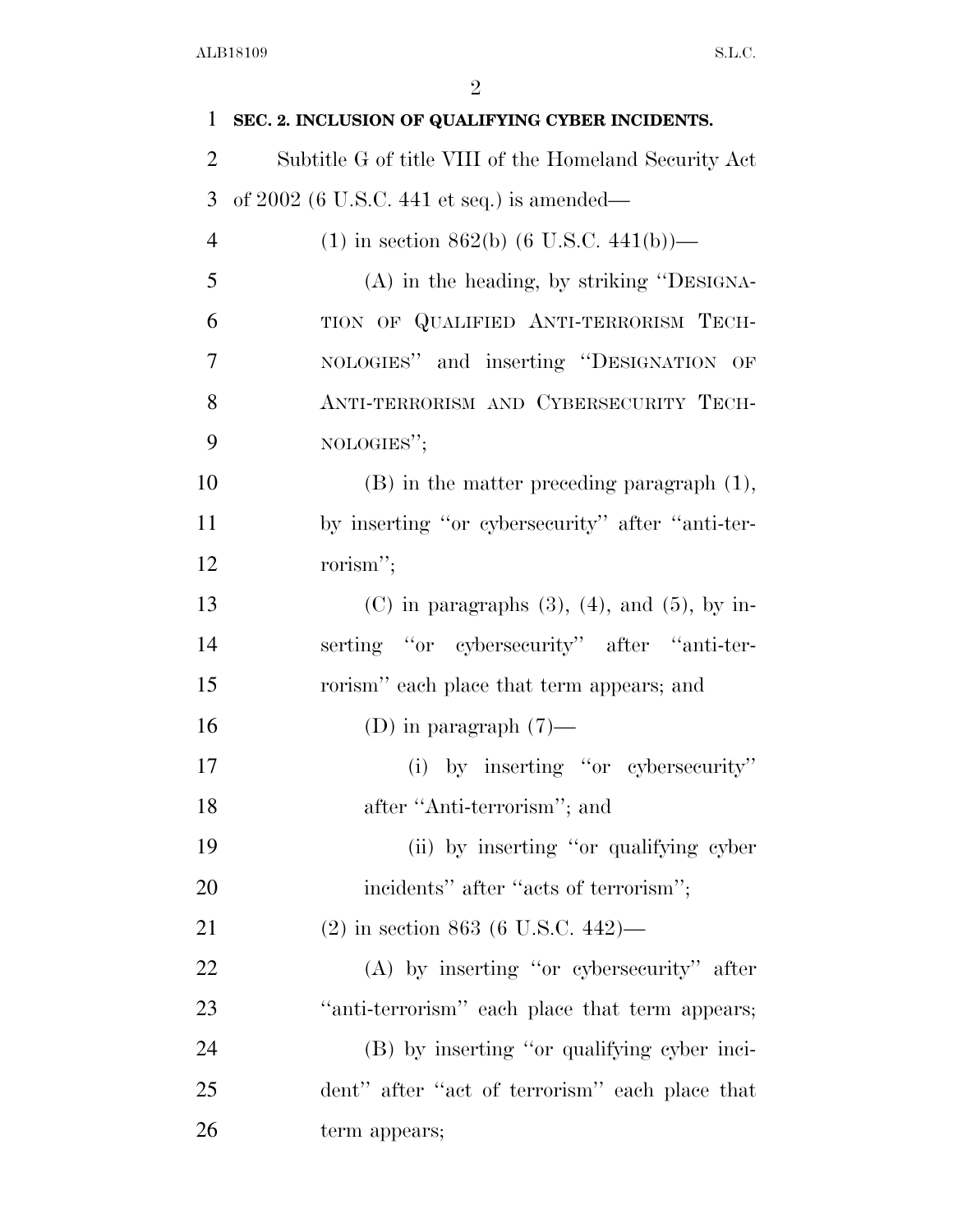| $\mathbf{1}$   | (C) by inserting "or qualifying cyber inci-      |
|----------------|--------------------------------------------------|
| $\overline{2}$ | dents" after "acts of terrorism" each place that |
| 3              | term appears; and                                |
| $\overline{4}$ | (D) in subsection $(d)(3)$ —                     |
| 5              | (i) by striking "(3) CERTIFICATE.—"              |
| 6              | and inserting the following: $"(3)$ CERTIFI-     |
| $\tau$         | CATES.-                                          |
| 8              | "(A) CERTIFICATES FOR ANTI-TERRORISM             |
| 9              | TECHNOLOGIES. <sup>"</sup> ; and                 |
| 10             | (ii) by adding at the end the fol-               |
| 11             | lowing:                                          |
| 12             | "(B) CERTIFICATES FOR CYBERSECURITY              |
| 13             | TECHNOLOGIES.-                                   |
| 14             | "(i) IN GENERAL.—For cybersecurity               |
| 15             | technology reviewed and approved by the          |
| 16             | Secretary, the Secretary will issue a certifi-   |
| 17             | cate of conformance to the Seller and place      |
| 18             | the cybersecurity technology on an Ap-           |
| 19             | proved Product List for Homeland Secu-           |
| 20             | rity.                                            |
| 21             | "(ii) SUBSEQUENT REVIEW.—Not less                |
| 22             | frequently than once every 2 years, the          |
| 23             | Secretary shall conduct a new review of          |
| 24             | any cybersecurity technology for which the       |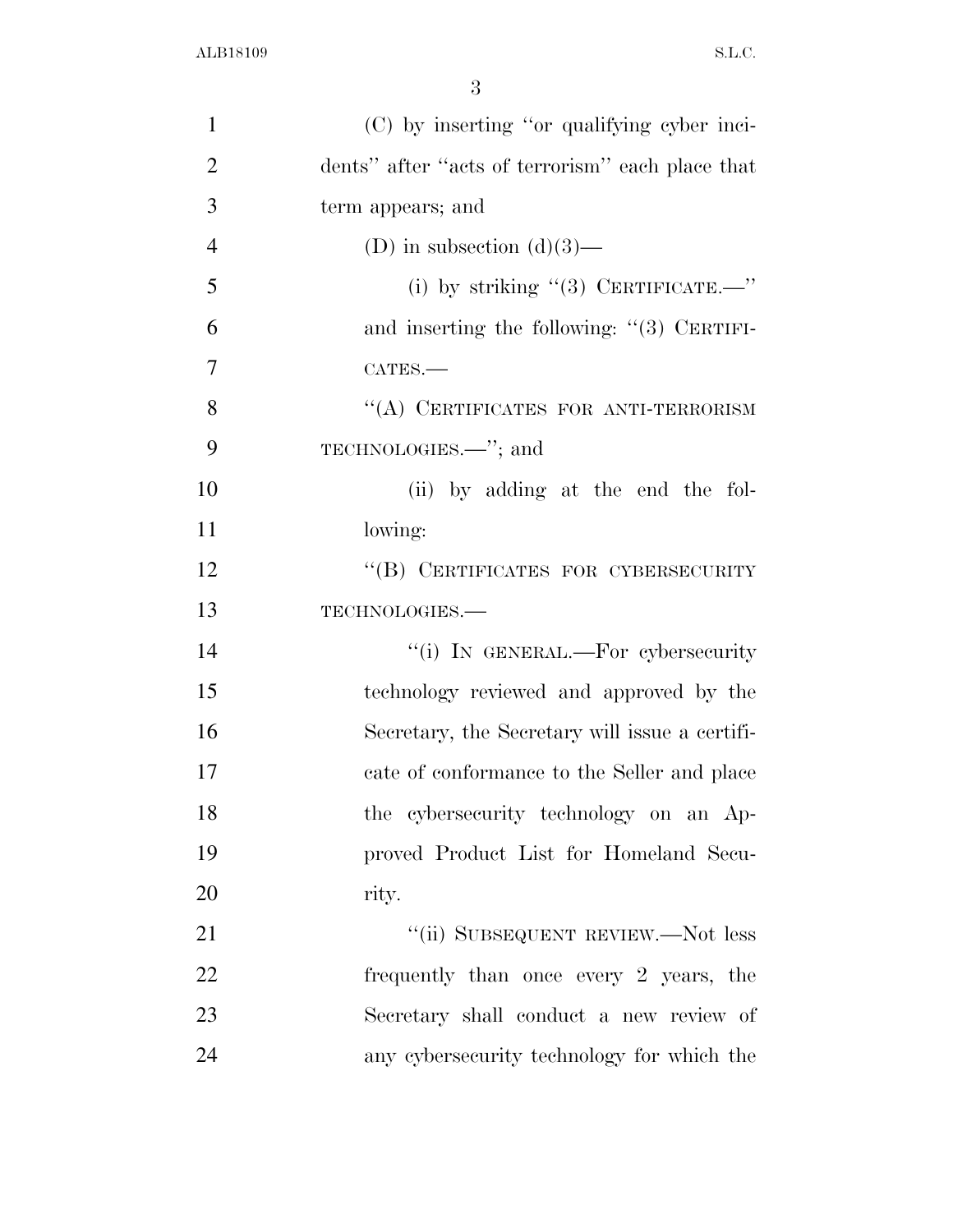| $\mathbf{1}$   | Secretary issued a certification under                   |
|----------------|----------------------------------------------------------|
| $\overline{2}$ | clause $(i)$ .";                                         |
| 3              | $(3)$ in section 864 (6 U.S.C. 443)—                     |
| $\overline{4}$ | $(A)$ by inserting "or cybersecurity" after              |
| 5              | "anti-terrorism" each place that term appears;           |
| 6              | and                                                      |
| 7              | (B) by inserting "or qualifying cyber inci-              |
| 8              | dent" after "act of terrorism" each place that           |
| 9              | term appears; and                                        |
| 10             | $(4)$ in section 865 (6 U.S.C. 444)—                     |
| 11             | $(A)$ in paragraph $(1)$ —                               |
| 12             | (i) in the heading, by inserting "OR                     |
| 13             | CYBERSECURITY" after "ANTI-TER-                          |
| 14             | RORISM";                                                 |
| 15             | (ii) by inserting "or cybersecurity"                     |
| 16             | after "anti-terrorism";                                  |
| 17             | (iii) by inserting "or qualifying cyber                  |
| 18             | incidents" after "acts of terrorism"; and                |
| 19             | (iv) by inserting "or incidents" after                   |
| 20             | "such acts"; and                                         |
| 21             | (B) by adding at the end the following:                  |
| 22             | "(7) QUALIFYING CYBER INCIDENT.—The term                 |
| 23             | 'qualifying cyber incident' has the meaning given the    |
| 24             | term 'incident' in section $3552(b)$ of title 44, United |
| 25             | States Code.                                             |